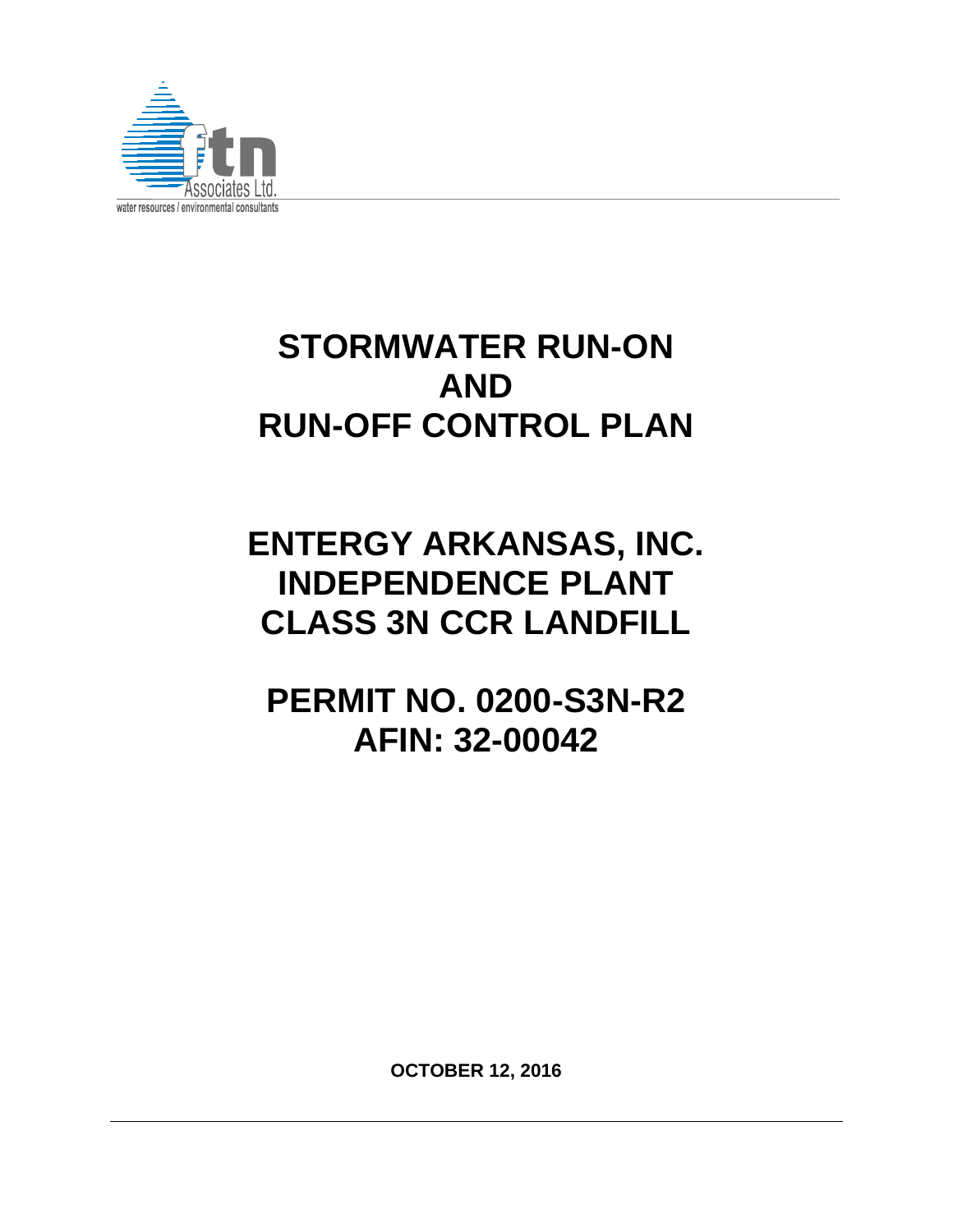#### STORMWATER RUN-ON AND RUN-OFF CONTROL PLAN

#### ENTERGY ARKANSAS, INC. INDEPENDENCE PLANT CLASS 3N CCR LANDFILL

PERMIT NO. 0200-S3N-R2 AFIN: 32-00042

Prepared for

Entergy Arkansas, Inc. Independence Plant 555 Point Ferry Rd. Newark, AR 72562

Prepared by

FTN Associates, Ltd. 124 W Sunbridge Suite 3 Fayetteville, AR 72703

FTN Project No. R06040-0992-001

October 12, 2016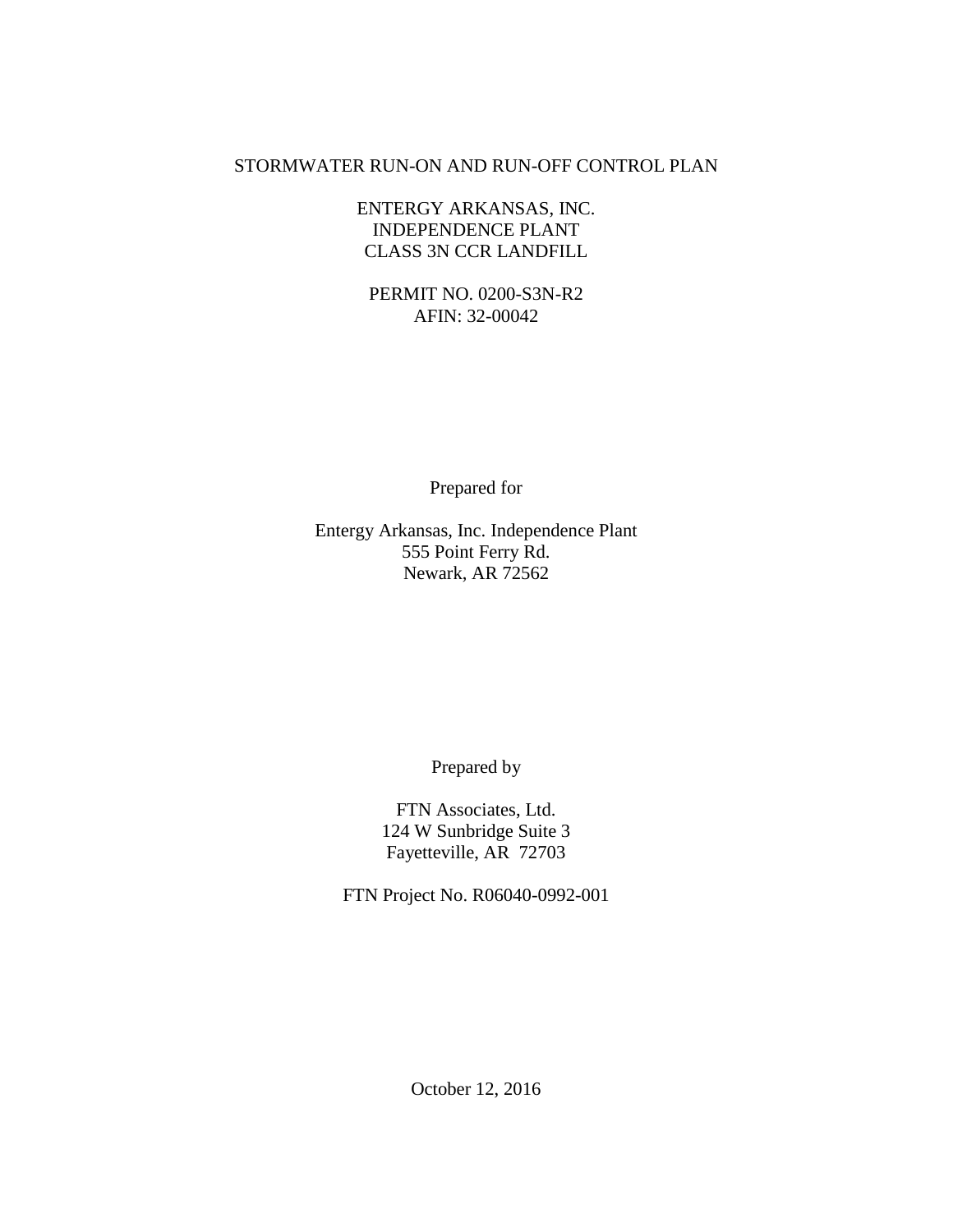#### **PROFESSIONAL ENGINEER'S CERTIFICATION**

In accordance with  $\S 257.81$  I certify under penalty of law that I have personally examined and am familiar with the information submitted in this demonstration and all attached documents, and that, based on my inquiry of those individuals immediately responsible for obtaining the information. I believe that the submitted information is true, accurate, and complete. I am aware that there are significant penalties for submitting false information, including the possibility of fine and imprisonment.

This Stormwater Run-on and Run-off Control Plan for the Entergy Arkansas, Inc. Independence Plant Class 3N CCR Landfill was prepared under the direction and supervision of a qualified, State of Arkansas-registered Professional Engineer. Mr. Nick Schoggin, PE, of FTN Associates, Ltd., was responsible for the overall preparation of the plan.



 $\frac{|0 - 12 - 16|}{\text{Date}}$ 

Nick Schoggin, PE #14268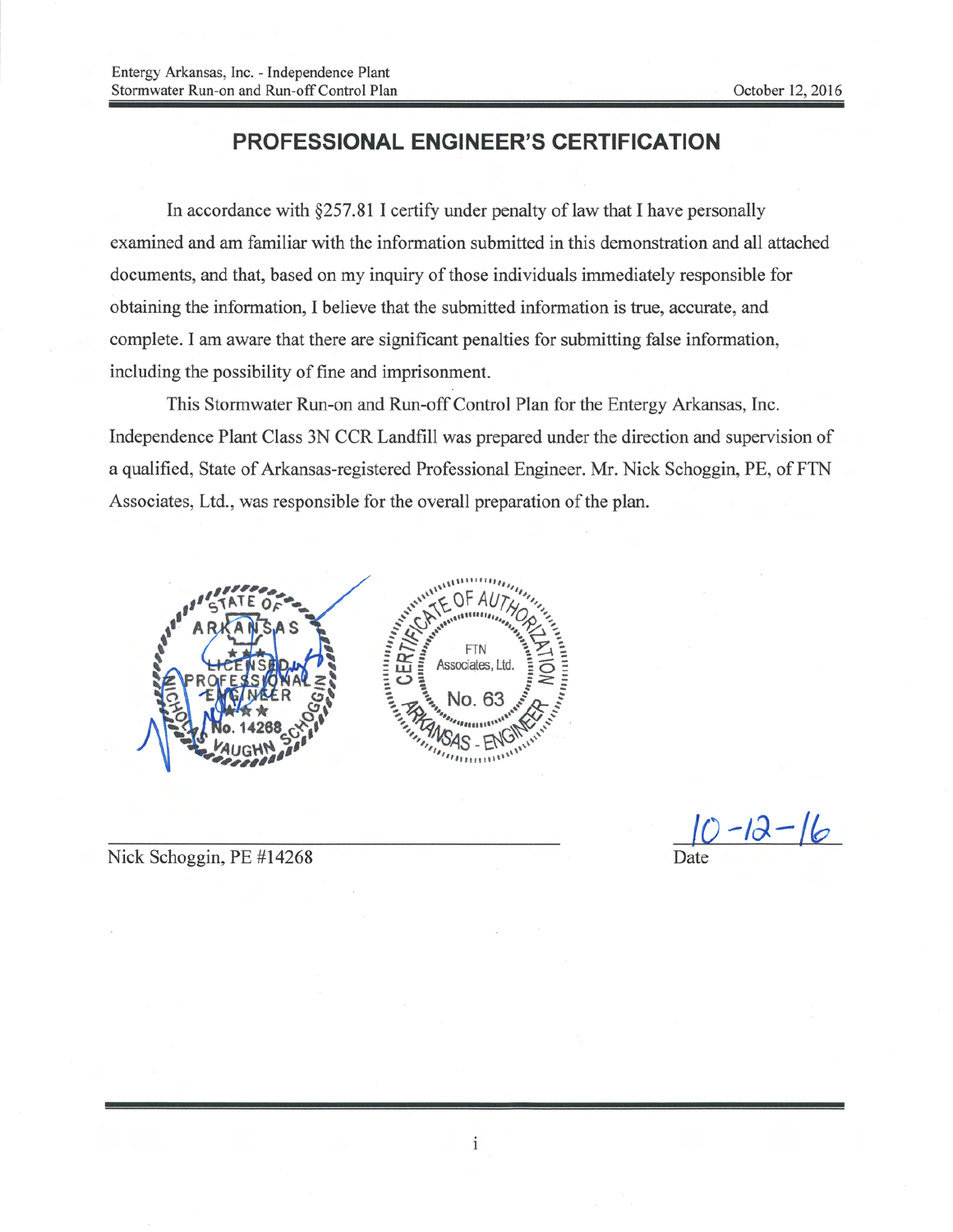# **PLAN AMENDMENTS**

<span id="page-3-0"></span>

| <b>Amendment</b> |                                 | <b>Page Number</b><br>in <b>Plan</b> |
|------------------|---------------------------------|--------------------------------------|
| No.              | <b>Description of Amendment</b> |                                      |
|                  |                                 |                                      |
|                  |                                 |                                      |
|                  |                                 |                                      |
|                  |                                 |                                      |
|                  |                                 |                                      |
|                  |                                 |                                      |
|                  |                                 |                                      |
|                  |                                 |                                      |
|                  |                                 |                                      |
|                  |                                 |                                      |
|                  |                                 |                                      |
|                  |                                 |                                      |
|                  |                                 |                                      |
|                  |                                 |                                      |
|                  |                                 |                                      |
|                  |                                 |                                      |
|                  |                                 |                                      |
|                  |                                 |                                      |
|                  |                                 |                                      |
|                  |                                 |                                      |
|                  |                                 |                                      |
|                  |                                 |                                      |
|                  |                                 |                                      |
|                  |                                 |                                      |
|                  |                                 |                                      |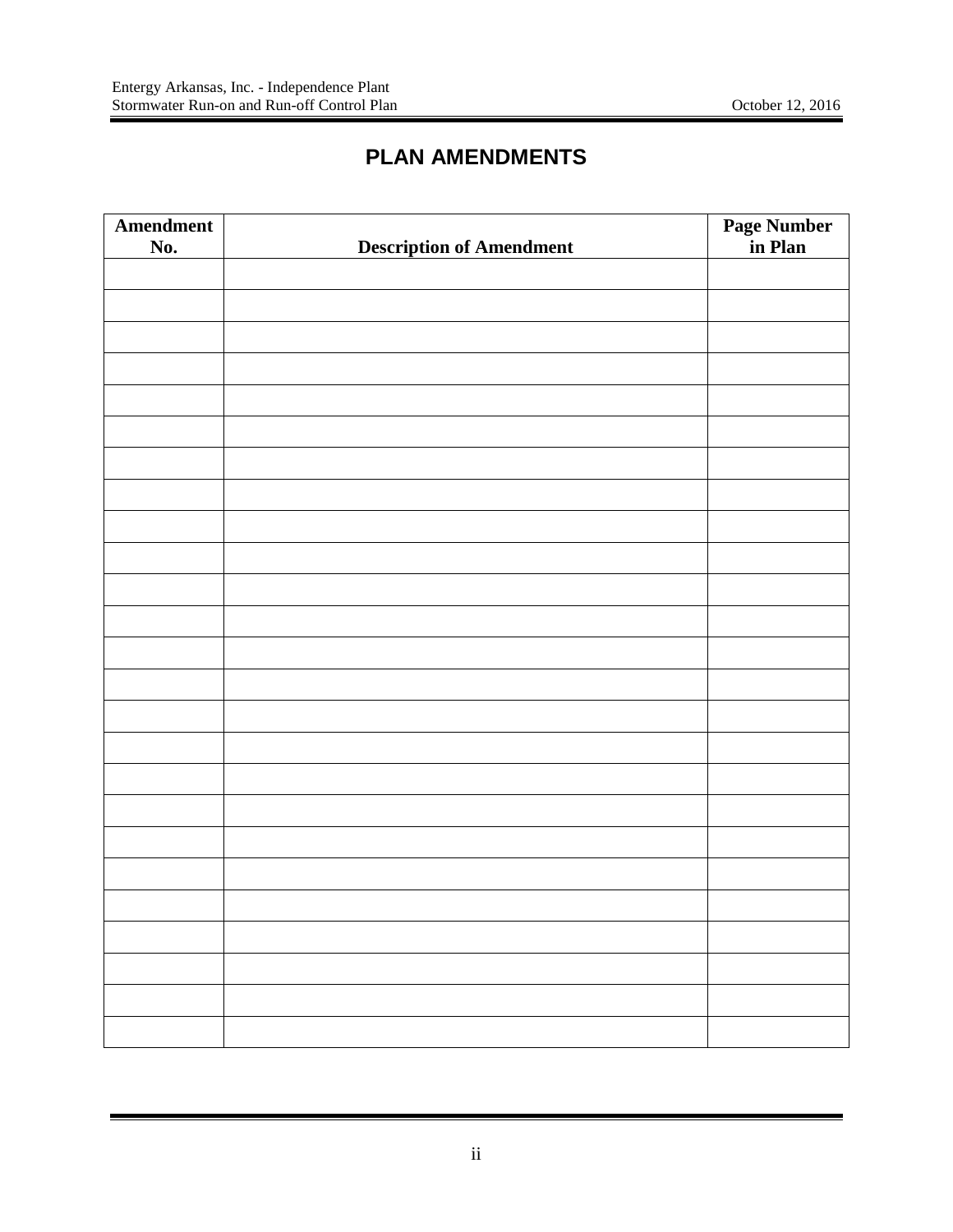# **TABLE OF CONTENTS**

| 1.1             |  |
|-----------------|--|
| 1.2             |  |
| 1.3             |  |
| 1.4             |  |
|                 |  |
|                 |  |
| 3.1             |  |
| 3.2             |  |
| 4.0 RESULTS 4-1 |  |
| 4.1             |  |

## **LIST OF APPENDICES**

| <b>APPENDIX A:</b> | Definitions                                   |
|--------------------|-----------------------------------------------|
| <b>APPENDIX B:</b> | Figures                                       |
| <b>APPENDIX C:</b> | Run-off Hydrologic and Hydraulic Calculations |

# **LIST OF TABLES**

| Table 4.1 |  |
|-----------|--|
| Table 4.2 |  |
| Table 4.3 |  |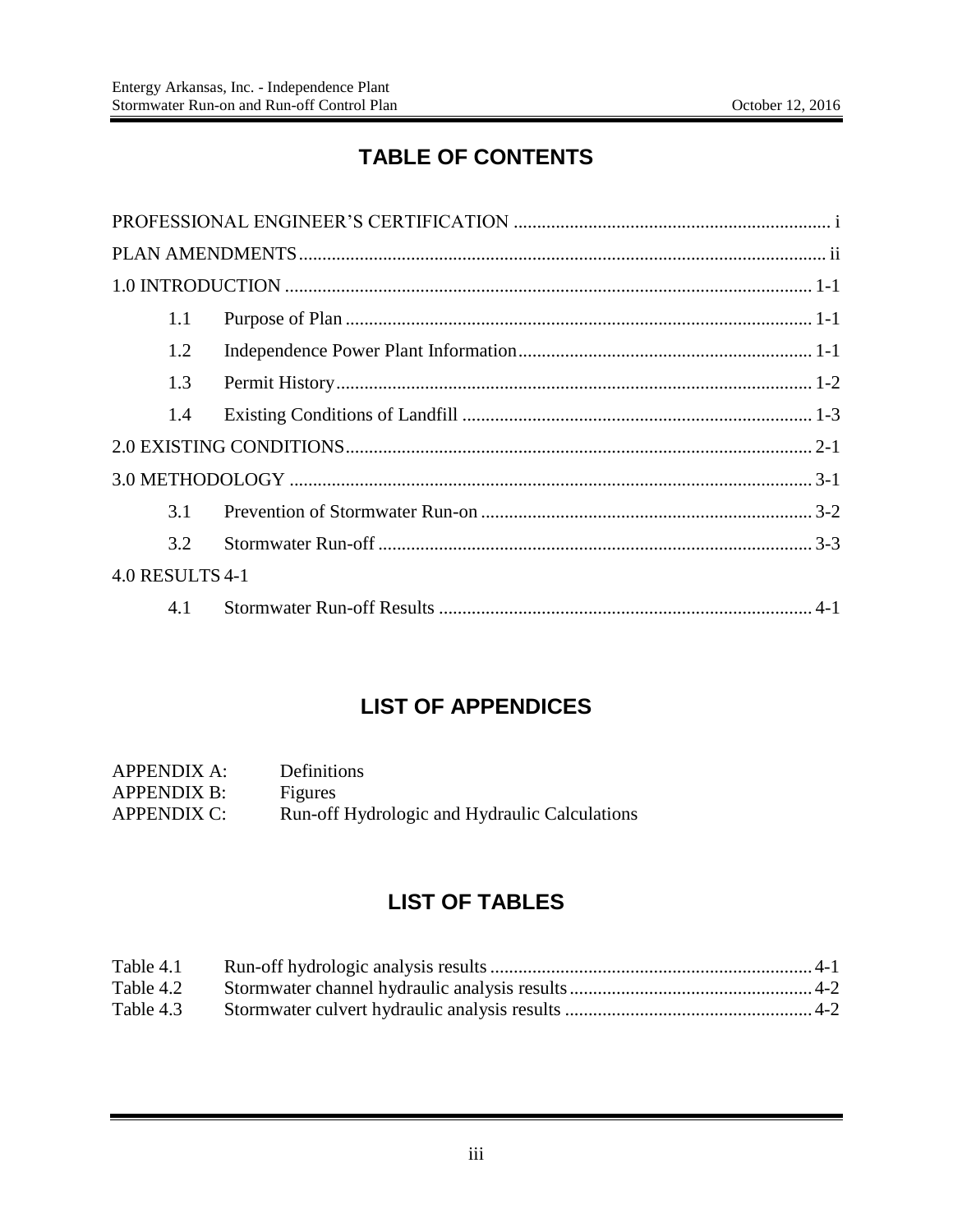## **1.0 INTRODUCTION**

#### <span id="page-5-1"></span><span id="page-5-0"></span>**1.1 Purpose of Plan**

In accordance with 40 CFR *§257, Subpart D - Disposal of Coal Combustion Residuals From Electric Utilities* (the CCR Rule), the purpose of this plan is to provide information that demonstrates that the stormwater run-on and run-off control system for the Entergy Arkansas, Inc. Independence Plant (the Plant) Class 3N CCR Landfill (the Landfill) will collect and convey a 24-hour, 25-year storm event. From §257.81(a):

*The owner or operator of an existing or new CCR landfill or any lateral expansion of a CCR landfill must design, construct, operate, and maintain:* 

*(1) A run-on control system to prevent flow onto the active portion of the CCR unit during the peak discharge from a 24-hour, 25-year storm; and* 

*(2) A run-off control system from the active portion of the CCR unit to collect and control at least the water volume resulting from a 24-hour, 25-year storm.* 

This Stormwater Run-on and Run-off Control Plan (the Plan) includes:

- 1. A discussion of how the stormwater run-on and run-off control system has been designed and constructed (Section 2.0 Existing Conditions); and
- 2. Demonstration of how these controls prevent stormwater run-on and run-off at the Landfill (3.0 Methodology).

Appendix A includes definitions for terms included in this Plan.

#### <span id="page-5-2"></span>**1.2 Independence Power Plant Information**

The Plant is located on approximately 1,850 acres about 2-½ miles southeast of Newark in Independence County, Arkansas as shown on Figure 1 (all figures are located in Appendix B, unless otherwise noted). The site is characterized by minimal topographic relief and is situated within the White River floodplain.

The Plant has been in operation since 1983 and has historically generated electricity through the combustion of Powder River Basin (PRB) (Wyoming) sub-bituminous coal. Coal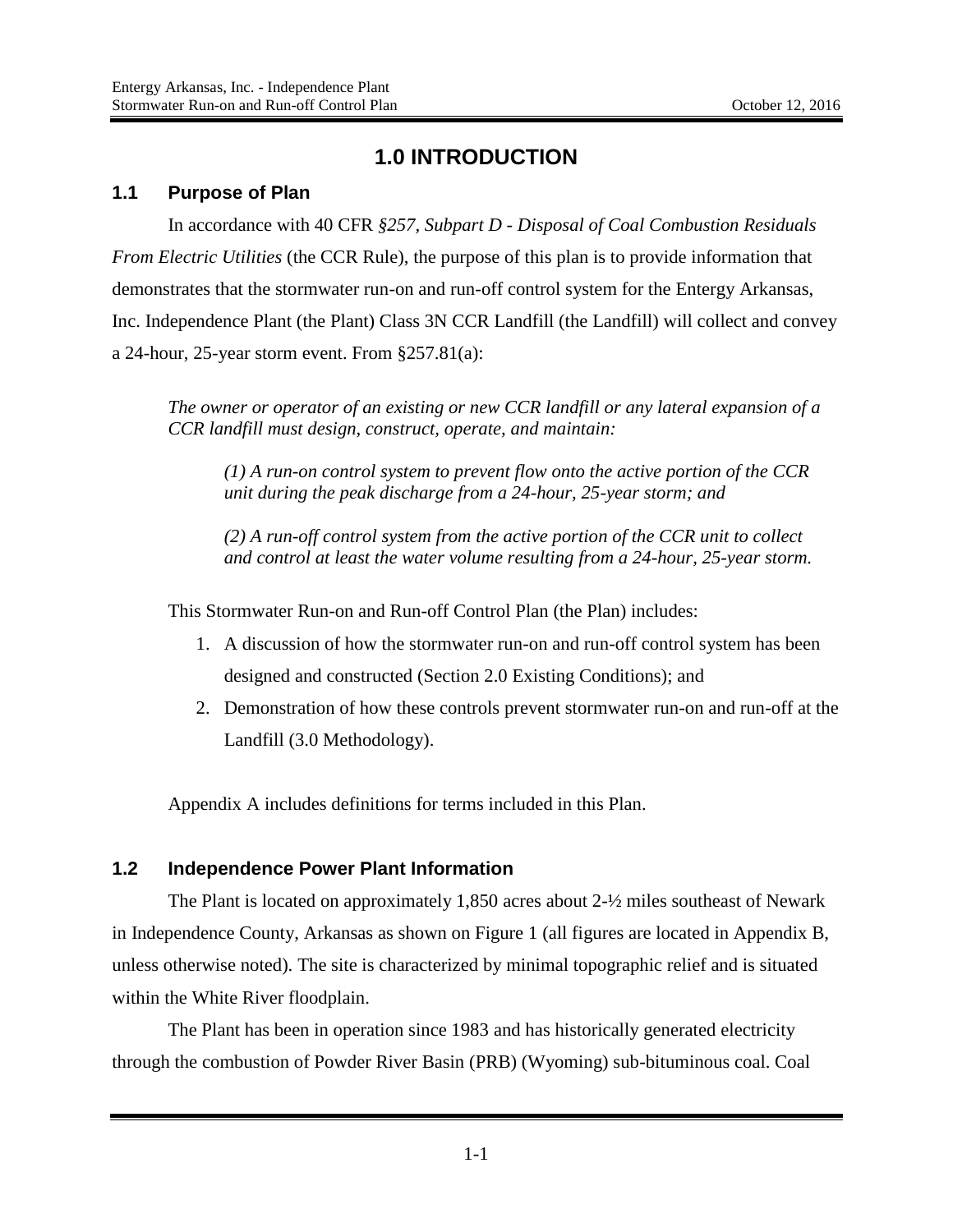combustion by-products (residues) (CCRs) that are generated during the electrical generation process are disposed in the onsite landfill. The CCR is generally segregated into two categories, "fly" and "bottom."

Approximately 80% of the ash produced is classified as fly ash that is derived from the boiler exhaust gas and collected in electrostatic precipitators. The fly ash is composed of very fine particles similar to glass and has the consistency of a powder. Collected fly ash is blown to silos for short-term storage. A subcategory of the fly ash is known as economizer ash. This material is the coarsest fraction of the fly ash that drops out before the electrostatic precipitators, and represents approximately 2% of the total ash production. The remaining 18% of coal ash produced from the coal combustion is comprised of bottom ash. It is composed of angular, glassy particles with a porous surface texture and has the consistency of coarse sand. The bottom ash is sluiced principally to dewatering hoppers for removal of water and for storage.

Historically, approximately 60 to 70% of the two types of ash have been marketed regionally to construction-related industries. The remaining amount of ash has been placed in the onsite Landfill for disposal. The amount placed in the CCR Landfill varies from year to year, but the average for the past five years is approximately 125,000 cubic yards (cy).

#### <span id="page-6-0"></span>**1.3 Permit History**

In October 1982, Arkansas Power & Light Company (AP&L) was granted a solid waste permit (#200-S) from the Arkansas Department of Environmental Quality (ADEQ) to construct and operate a solid waste disposal facility at the Plant. Entergy Arkansas, Inc. became AP&L's successor in interest in April 1996. The permit was modified (0200-S3N-R1) in 2002 to update the landfill to comply with Arkansas Pollution Control and Ecology Commission (APCEC) Regulation No. 22 (Solid Waste Management Code) design and operational standards for Class 4 (inert waste) Landfills. The current facility permit (0200-S3N-R2) was issued in December 2014 and includes design and operational modifications to the landfill facility to comply with Regulation No. 22 requirements for Class 3N (Industrial) Landfills.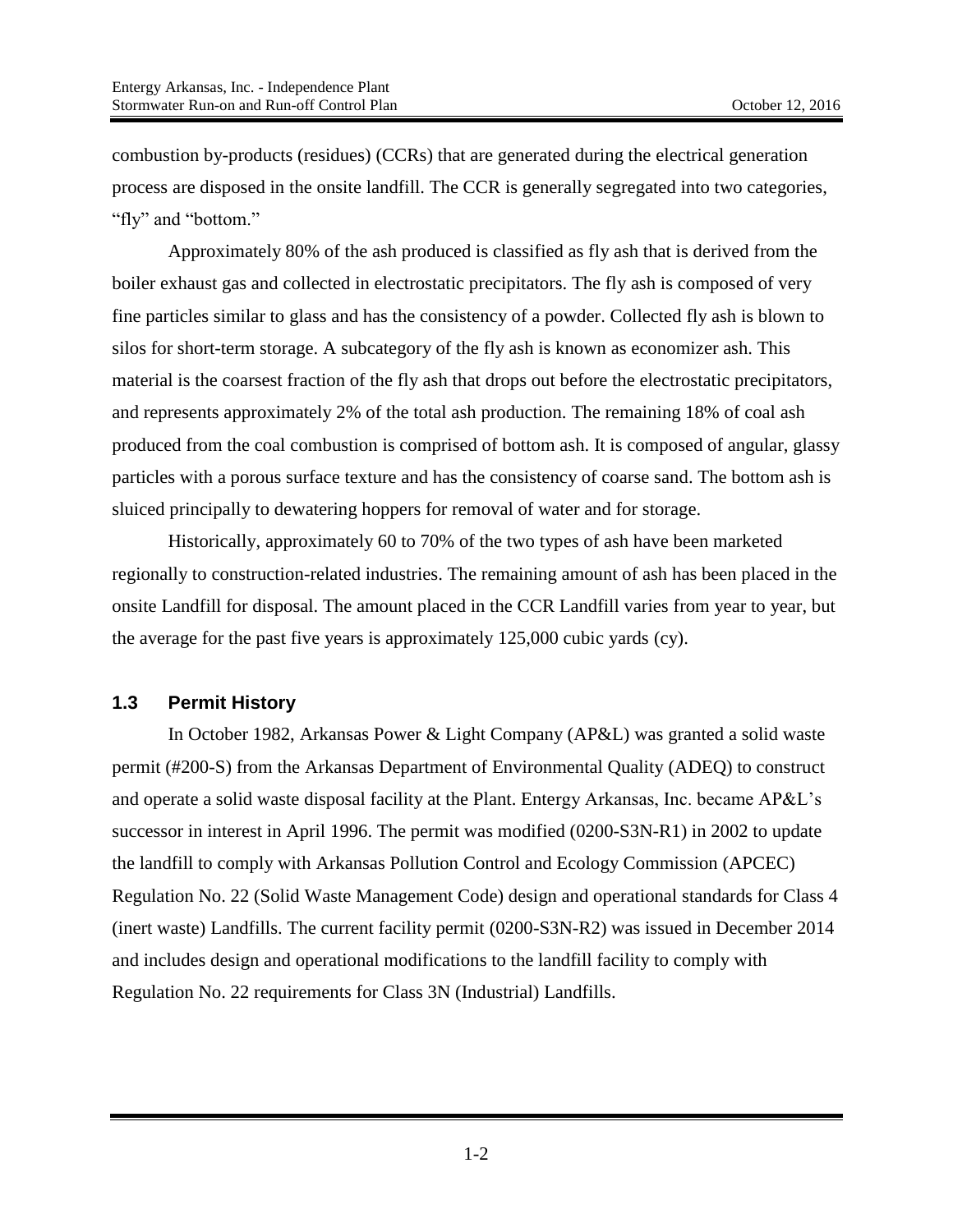#### <span id="page-7-0"></span>**1.4 Existing Conditions of Landfill**

The ADEQ-permitted landfill area consists of approximately 335 acres and is located in the northeastern portion of the plant site as shown on Figure 2. The CCR Landfill is designed to be developed through three phases, which only Phases 1 and 2 are currently permitted for development. The current ADEQ-permitted layout of the CCR Landfill includes a total of 22 disposal cells and has a permitted waste capacity of approximately 13,000,000 cubic yards (cy). Waste Cells 1 through 15 have been constructed, and Waste Cells 12, 13, 14, and 15 currently comprise the active disposal area of the CCR Landfill having received CCR materials after October 19, 2015 (Figure 3). The permitted waste disposal capacity for Cells 12 through 15 is approximately 4,703,000 cy, which includes CCR placed in the landfill prior to October 19, 2015.

Construction of the disposal cells has followed the numerical sequence of the cell numbers and have generally been designed, constructed, operated and maintained in compliance with the requirements of APCEC Regulation 22. Cells 1 through 11 were constructed, operated and closed prior to the effective date of the CCR Rule and are not covered by the requirements of the Rule. Cells 12 through 15 are the existing landfill CCR units and will be operated and closed in accordance with requirements of the CCR Rule.

No final cover system has been installed on the active CCR units, Cells 12 through 15. As shown on Figure 3, Cells 1 through 11 of the landfill facility that received CCR material prior to the issuance of the CCR Rule were closed and covered in accordance with the original facility ADEQ-issued permit (Cells 1 through 9) or the ADEQ-issued 2002 permit (Cells 10 and 11). These areas did not receive CCR after October 2015.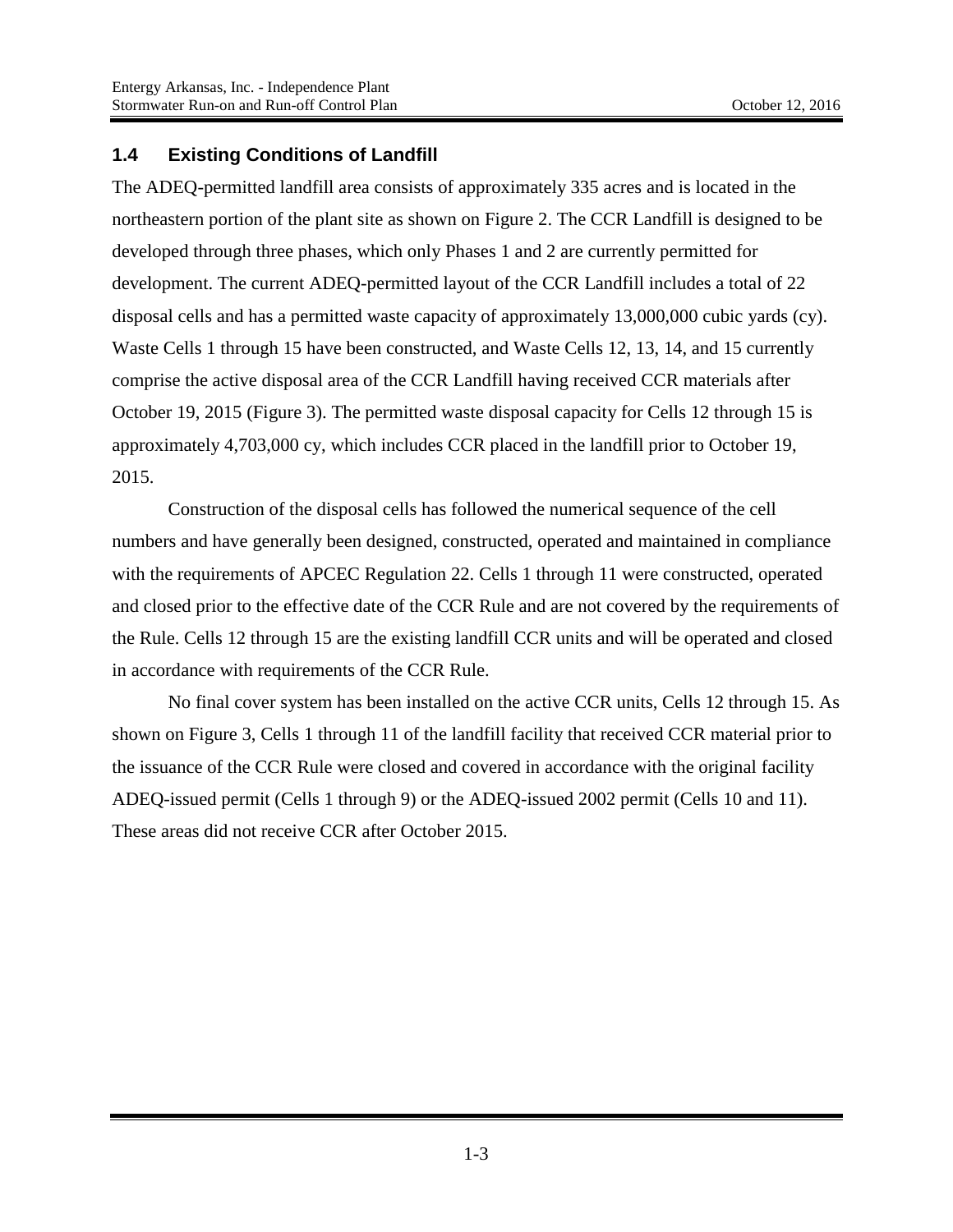### **2.0 EXISTING STORMWATER CONTROL SYSTEM**

<span id="page-8-0"></span>The existing stormwater control system for the facility has been developed to collect and convey stormwater around and away from the site to prevent run-on. The Landfill's perimeter ditches generally drain to the southwest to discharge into the facility Surge Pond, located south of the landfill. The water from the Surge Pond is either used for cooling water at the Plant, or is eventually released from the site through the facility's National Pollutant Discharge Elimination System (NPDES) permitted outfall (Permit Number AR0037451). An overview of the existing stormwater system is shown on Figure 3 in Appendix B.

The stormwater system is composed of berms, grass-lined channels, and culverts at roadway crossings. Typical details are included as Figures 4 and 5 in Appendix B. These system components were designed and constructed to convey stormwater and to minimize erosion. Claylined perimeter berms and compacted clay expansion berms (Figure 5, Appendix B) at the external edges of each landfill cell also prevent stormwater from entering the cells and becoming run-on.

As defined by the CCR Rule, stormwater run-off includes any stormwater that falls upon and is discharged from active areas of the landfill. In the case of covered slopes, the stormwater does not come in contact with CCR and can be directly discharged to adjacent stormwater channels. In the case of open landfill areas, the stormwater is either stored within the waste mass or is collected as leachate and discharged as allowed by the facility landfill permit.

For Cells 12, 13, and 14, the leachate is stored within the waste mass. For Cell 15, the leachate flows to a collection sump located in the east end of the Cell and is pumped to the Surge Pond.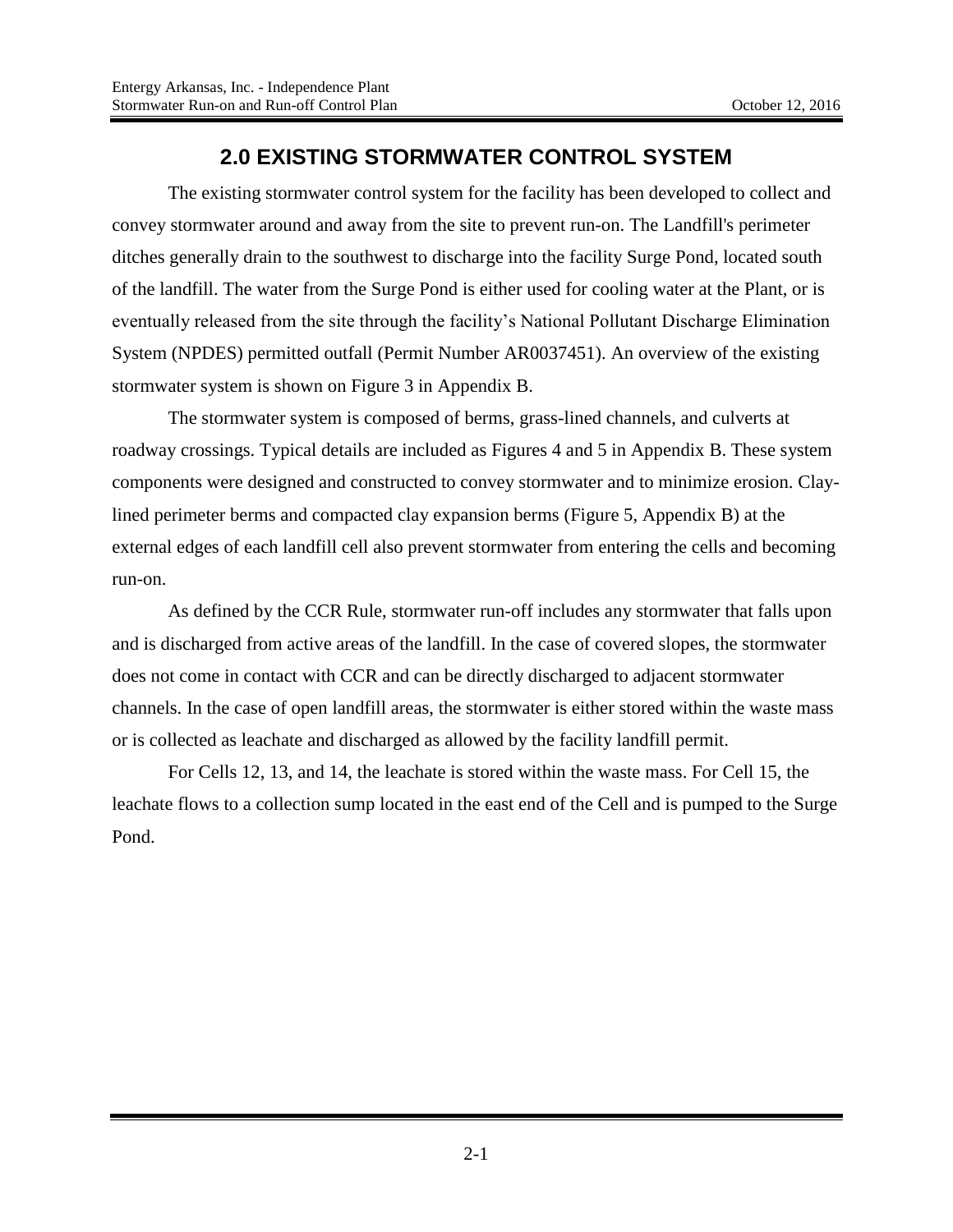### **3.0 METHODOLOGY**

<span id="page-9-0"></span>Hydrologic and Hydraulic analyses were completed for the run-on and run-off stormwater system based on the 24-hour, 25-year storm event. For the Hydrologic analysis, flows were calculated using the Rational Method, which is given by the following formula:

$$
Q = CIA
$$

Where:

 $Q =$  Flow in cubic feet per second (cfs)

 $C =$  Runoff coefficient (dimensionless)

 $I =$  Rainfall intensity in inches per hour (in/hr)

 $A =$  Drainage area in acres (ac)

The coefficient, C, values were based on the slope and the surface conditions of the Landfill. The drainage area, A, was delineated for each basin. Data from the NOAA Atlas 14, Volume 9, Version 2 was used to develop a formula for calculating the rainfall intensity, I. This formula was created by plotting the site's precipitation frequency estimates for the 25 year storm event against the duration. Microsoft Excel was utilized to add a power trendline to the plotted data. The resulting equation of the trendline was used to calculate the intensity and is given by the following equation:

$$
I = 20.667 \times T_c^{-0.505}
$$

Where:

 $I =$  Rainfall intensity in inches per hour (in/hr)

 $T_c$  = Time of Concentration (minutes)

The Time of Concentration,  $T_c$ , is time for the most hydraulically distant particle of water to travel to the discharge point of each respective drainage area and is calculated using the methodology described in the USDA Technical Release 55 (TR-55), *Urban Hydrology for Small Watersheds*. The TR-55 method computes  $T_c$  assuming that water moves through a drainage area as sheet flow, shallow concentrated flow, open channel flow, or some combination thereof. The input variables used in the  $T_c$  calculations include flow length, slope, 2-year 24 hour rainfall depth, and surface roughness of the flow path. The flow length and slope were measured in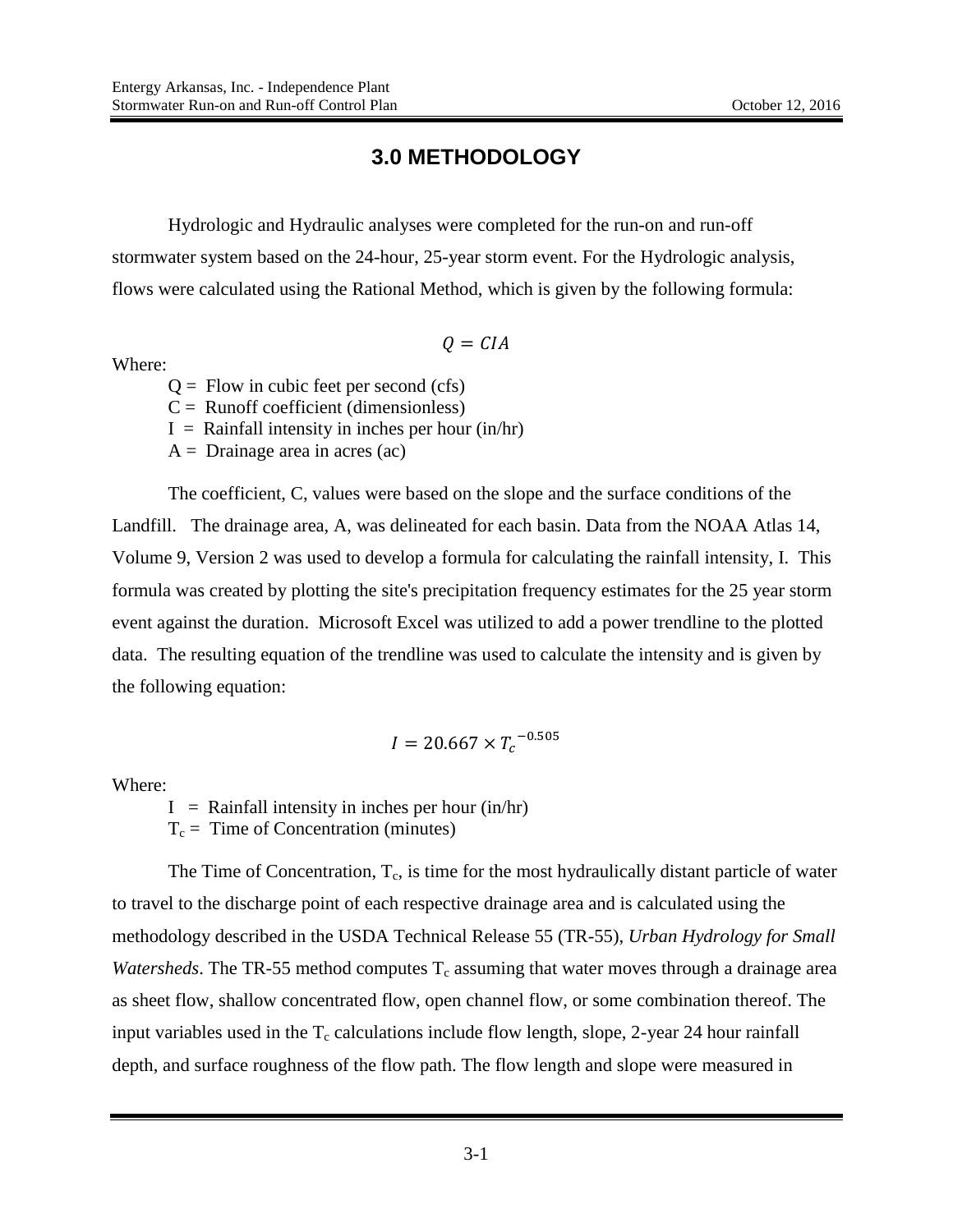AutoCAD. The 2-year 24 hour rainfall was taken from the NOAA Atlas 14, Volume 9, Version 2. The open channel dimensions used in the  $T_c$  calculations were based on the landfill construction drawings and recent survey data. The Manning's "n" values used to represent roughness in the  $T_c$  calculations were based on site reconnaissance and engineering judgment.

For the hydraulic analysis, Manning's formula, the most widely used open channel uniform flow equation, was used to compute the water surface elevation and to evaluate the capacity of the stormwater ditches:

$$
V = \frac{1}{n}R^{\frac{2}{3}}S^{\frac{1}{2}}
$$

where

 $V =$  Mean velocity (ft/sec)

n = Manning's coefficient

 $R =$  Hydraulic radius (ft)

 $S =$  Friction slope (ft/ft)

The capacity of each individual channel reach was computed using Bentley FlowMaster v8i software.

Permanent culvert capacities were evaluated based upon the methodologies set forth in *Hydraulic Design Series No. 5, Hydraulic Design of Highway Culverts (1985)* as prepared by the U.S. Federal Highway Administration. The culverts were analyzed using both inlet and outlet control assumptions to determine which would generate the greater headwater depth. The capacity of each culvert was computed using Bentley CulvertMaster v8i software.

#### <span id="page-10-0"></span>**3.1 Prevention of Stormwater Run-on**

A perimeter berm and adjacent ditch encompasses the landfill and the Plant. The berm was built to the elevation of the 100-year storm event plus 1 foot of freeboard elevation. Therefore, stormwater from the 24-hour, 25-year event will not impact the landfill resulting in no stormwater run-on.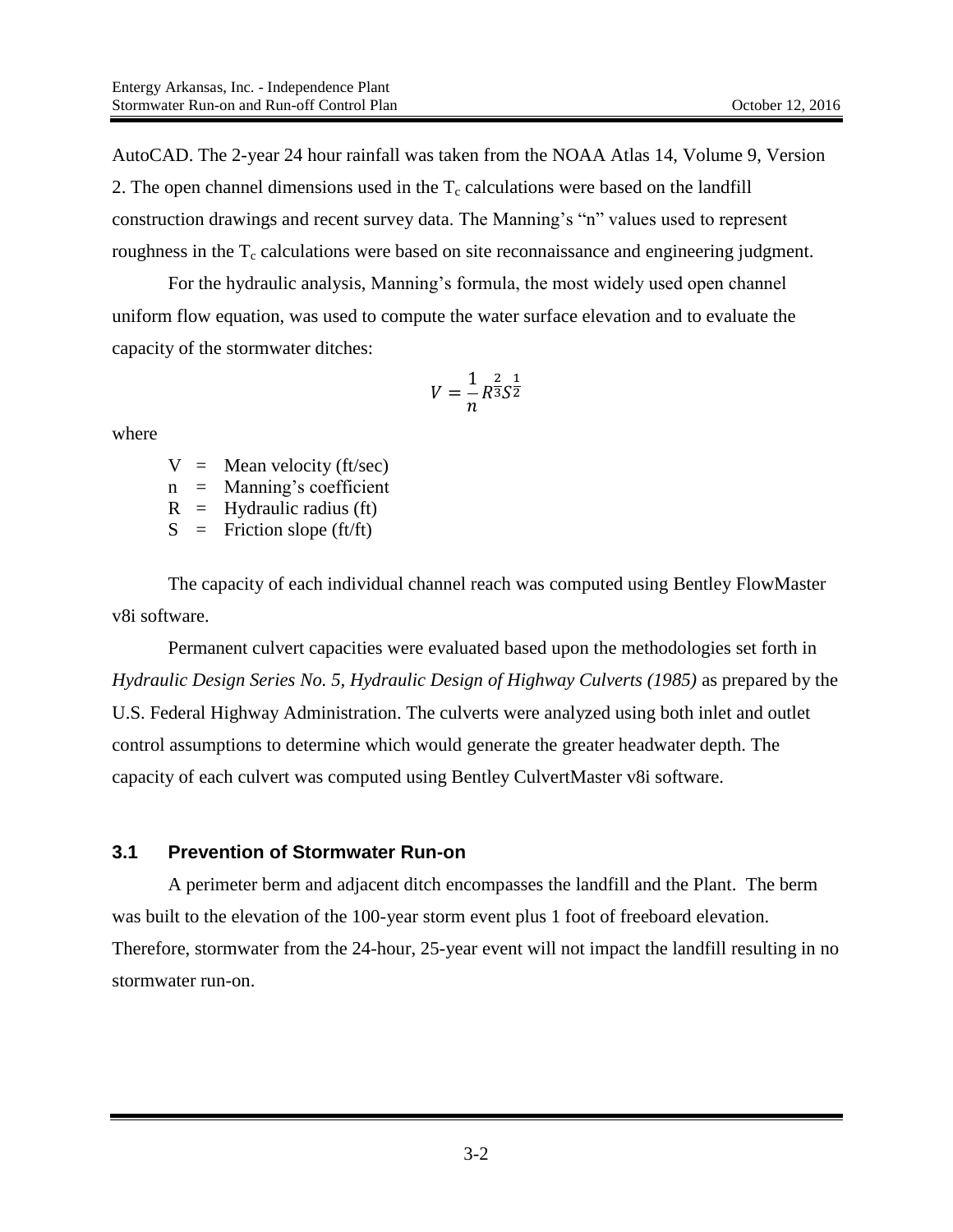#### <span id="page-11-0"></span>**3.2 Stormwater Run-off**

The area surrounding the Landfill was divided into three drainage basins for the stormwater run-off Hydrologic and Hydraulic analysis. Basin 1 comprises the eastern portion of the Landfill, Basin 2 comprises the western portion, and Basin 3 comprises the top portion of the closed Cells 1 through 11. Stormwater that does not infiltrate the waste material sheet flows into the stormwater ditch, which then discharges into the Surge Pond. The basins and their corresponding longest flow paths are shown on Figure 3 in Appendix B.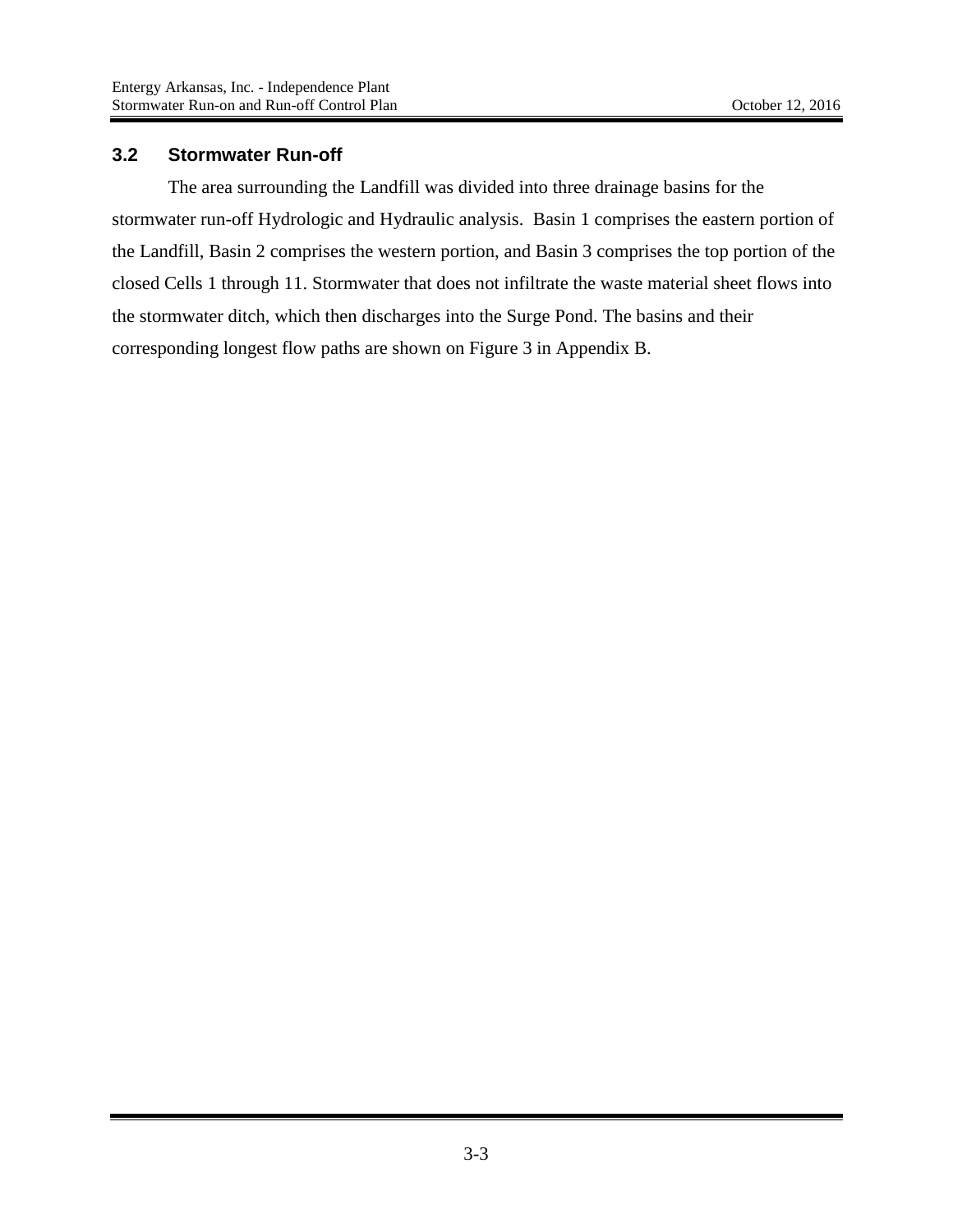## **4.0 RESULTS**

<span id="page-12-2"></span><span id="page-12-0"></span>Hydrologic and Hydraulic calculation results for the run-off analysis are presented in Appendix C.

#### <span id="page-12-1"></span>**4.1 Stormwater Run-off Results**

As shown in Appendix C, the existing stormwater system surrounding the Landfill will convey the 24-hour, 25-year storm event. As described in Section 3.2, the Landfill can be divided into three hydrologic basins. Results from the hydrologic analysis of these two basins for the 24-hour 25-year storm event are presented in Appendix C. Results are summarized in Table 4.1, below.

| <b>Basin</b>   | Area, A<br>(acres) | <b>Time of</b><br><b>Concentration, Tc</b><br>(minutes) | Composite<br><b>Runoff</b><br>Coefficient, C | <b>Rainfall</b><br>Intensity, $I_{25}$<br>(in/hr) | <b>Peak</b><br>Discharge, $Q_{25}$<br>$({\rm ft}^3/{\rm sec})$ |
|----------------|--------------------|---------------------------------------------------------|----------------------------------------------|---------------------------------------------------|----------------------------------------------------------------|
|                | 152.7              | 22.4                                                    | 0.20                                         | 4.30                                              | 131.4                                                          |
| $\overline{2}$ | 27.5               | 27.4                                                    | 0.30                                         | 3.88                                              | 32.0                                                           |
| 3              | 48.5               | 47.6                                                    | 0.25                                         | 2.94                                              | 35.6                                                           |

Table 4.1, Run-off hydrologic analysis results.

Results from the hydraulic analysis of the channel reaches using the calculated peak flow rates from Table 4.1 are presented in Appendix C. Results are summarized in Table 4.2, below.